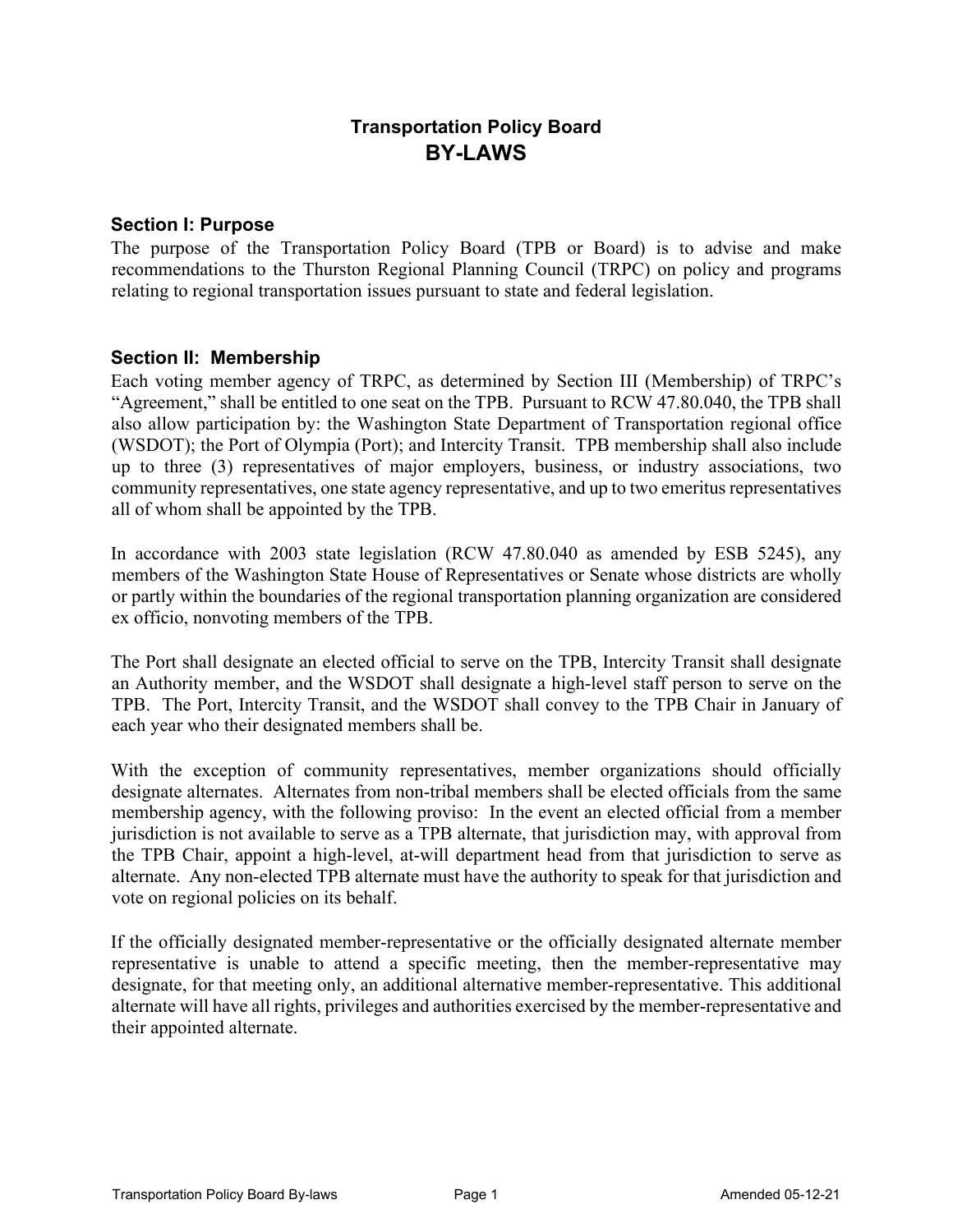# **Section III: Appointment of Business and Community Representatives**

The TPB shall appoint up to three business representatives and two community representatives to its membership. Elected officials or employees of any TRPC or Board member organization shall not serve as a business or community representative. The TPB Chair shall establish a subcommittee to develop criteria, including consideration of conflict-of-interest, to establish a recruitment process to fill vacancies, and to make a recommendation to the full TPB on appointments. Appointment of business and community representatives requires approval by a majority of voting members present at a regularly scheduled TPB meeting.

Business and community representative appointments shall be for a term of one or two years. Terms shall be staggered to provide for continuity on the Board. There is no limit to the number of terms a representative may serve. At the end of an initial term, the Board may reappoint the business or community representative for only a second term without initiating the recruitment process. At the end of their term, a business or community representative shall continue to serve until reappointment or until a replacement is appointed by the TPB. During the transition time between term expiration and reappointment or new appointment, the business or community representative enjoys all the privileges of full membership. This allows for continuation of operations during recruitment and appointment.

At least 60 (sixty) days prior to the expiration of the first term of a business or community representative, staff will contact the representative to ascertain their desire to serve another term. Staff will notify the Board, who may reappoint the representative for a second term. If the business or community representative does not wish to serve another term or if the Board does not elect to reappoint the representative to another term, staff will initiate the recruitment process. At the end of the second term of a business or community representative, staff will initiate the recruitment process. Incumbents may apply.

The recruitment process consists of a thirty (30)-day notification and public outreach process public regarding the opportunity to serve as a community or business representative. For business representative recruitment, in addition to general public outreach, staff will work with the Chambers of Commerce, Economic Development Council, and other business entities.

If a community or business representative is unable to complete their term within six months of appointment, the Board may opt to select from previous applicants, rather than initiate a new recruitment. The Board may also choose to begin a recruitment process. While both community and business representatives are selected on an individual and not a business basis, if a business representative leaves prior to the end of their term, the Board may choose to select someone from the same business to complete the term.

The term of a business or community representative who is serving as an officer of the Board (Chair, Vice-Chair, or Second Vice-Chair) shall coincide with the term of office. For example, if a business representative's term is scheduled to end in July, but they are serving as an Officer, their term shall be extended until the Board holds its next annual elections.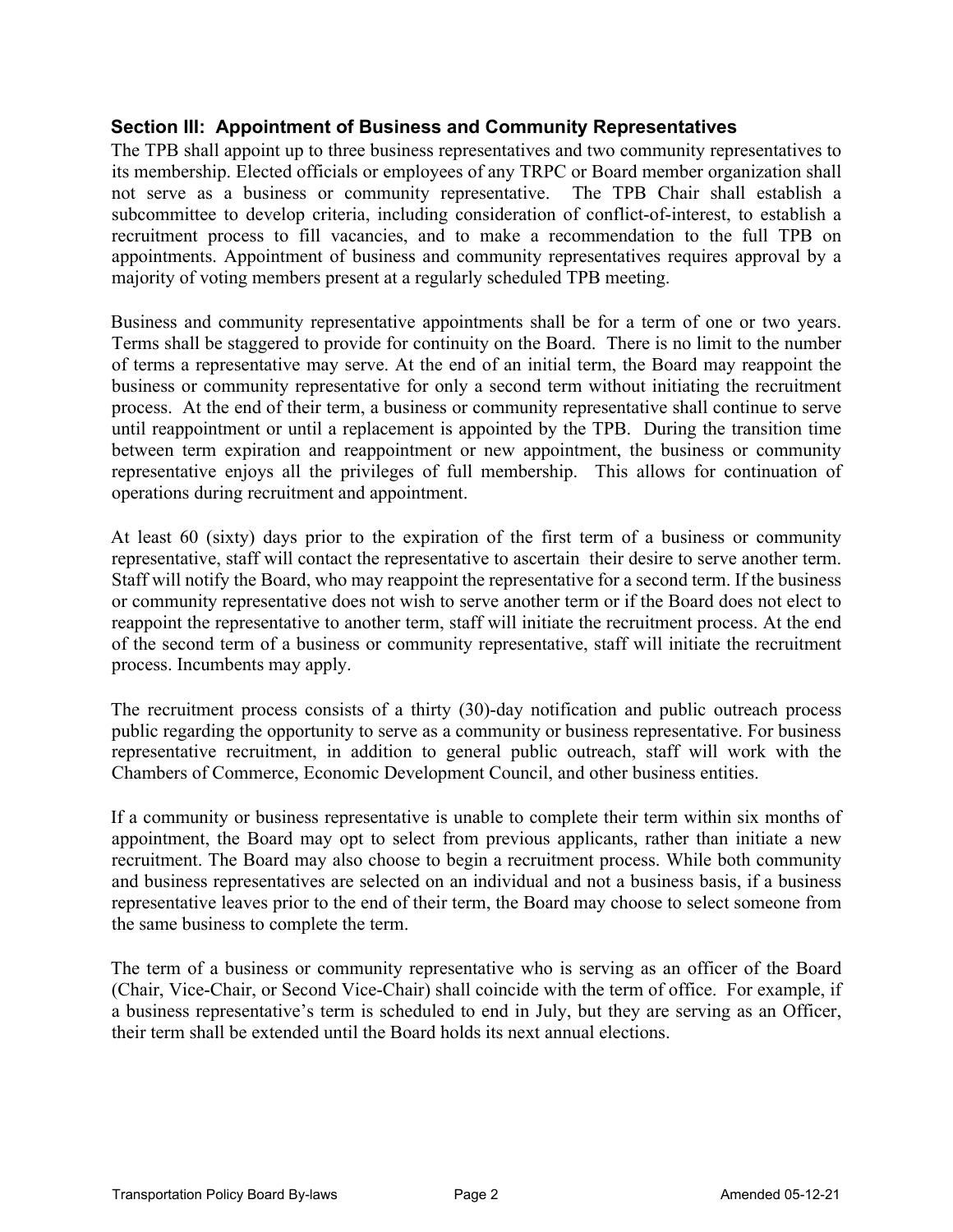A community representative may not specify an alternate to serve in their place. If a business representative is unable to attend a specific meeting, they may designate an alternate from their respective organization for that meeting only.

# **Section IV: Appointment of Emeritus Representatives**

From time to time, the Chair may consider designating emeritus status to a person who has served as a member of the Board for at least ten (10) consecutive years. Designation as an emeritus representative requires approval by a majority of voting members present at a regularly scheduled TPB meeting.

The TPB shall appoint no more than two emeritus representatives to serve at any given time.

If appointed, the emeritus representative may serve for an initial term of no longer than two years, and will have all the rights, privileges, and authorities exercised by any member of the Board. At the end of an initial two-year term, at the request of the Chair, the Board may consider reappointing the emeritus representative to subsequent one-year terms in a non-voting capacity." While non-voting, the second term emeritus business or community representative may make and second motions.

An emeritus representative may not specify an alternate to serve in their place. If a business or community member is granted emeritus status , their current business or community representative position will become open for recruitment following the process set forth in Section III.

# **Section V: Appointment of State Government Representative**

The TPB shall appoint one state government representative to its membership. The TPB Chair or their designee shall consult with the Office of the Governor to develop criteria, establish a selection process, and set the terms for this position. The TPB Chair will make a recommendation to the full TPB after such consultation. The State Agency selected by the Governor shall determine the representative from that agency to serve on the TPB. Appointment of the state government representative requires approval by a majority of voting members present at a regularly scheduled TPB meeting.

## **Section VI: Membership Roles, Responsibilities, and Expectations**

The TPB advises TRPC on matters related to regional transportation. This advisory role is essential for TRPC to carry out its responsibilities as the federally-designated Metropolitan Planning Organization (MPO) and state-designated Regional Transportation Planning Organization (RTPO). To effectively carry out this advisory role, TPB members must be fully engaged in the activities and work of the TPB. TPB members are expected to regularly attend, prepare for, and actively participate in scheduled meetings. It is expected that TPB members will also participate in other ad hoc meetings, committees, and transportation-related events as appropriate. TPB members may also be asked by the TPB Chair to represent the TPB to other organizations. It is important that members maintain a regional perspective on transportation matters. TPB members work within a committee structure that strives for informed consensus in all of its decisions while respecting the diversity of viewpoints represented.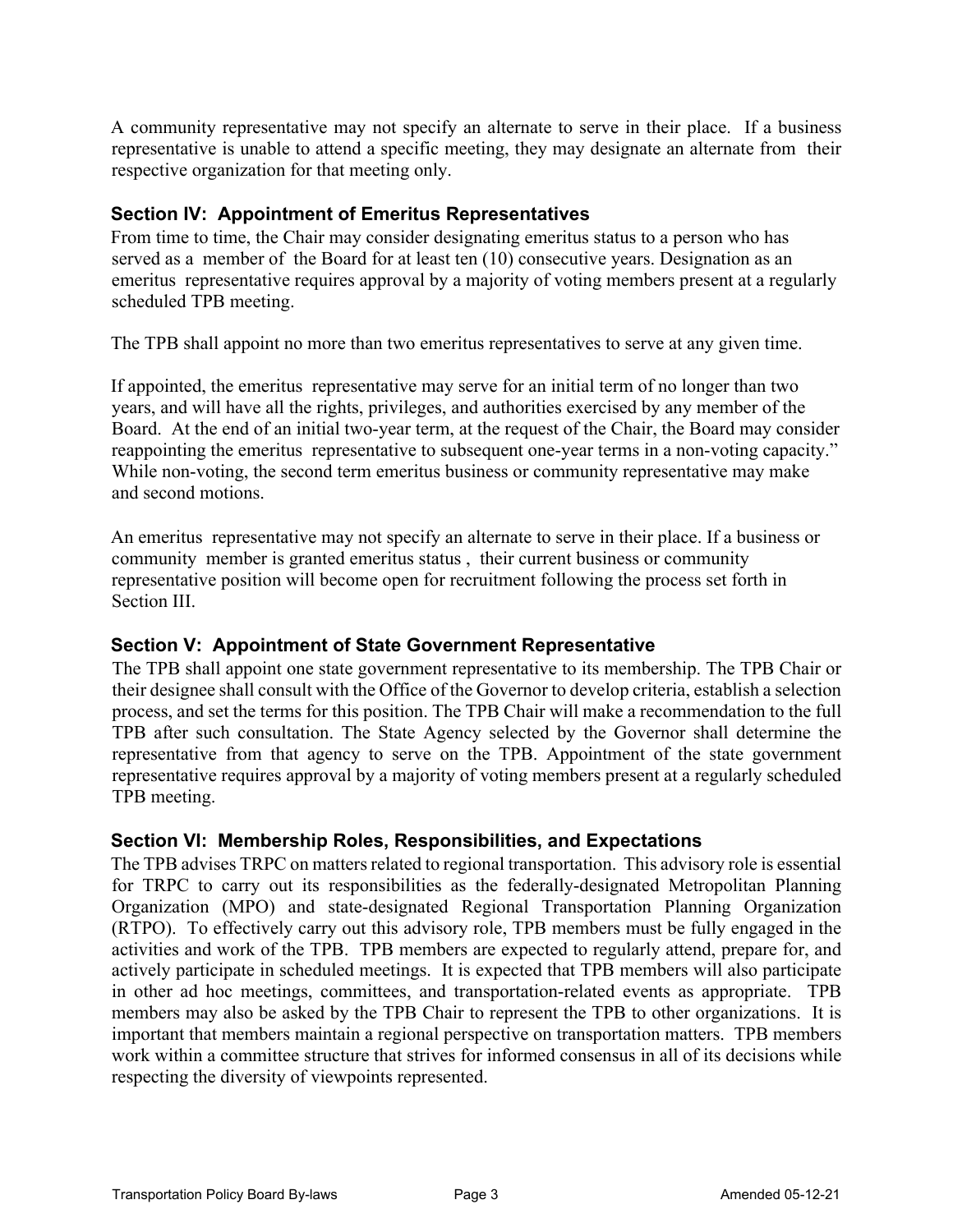# **Section VII: Officers**

The officers of the TPB are Chair, Vice Chair, and Second Vice Chair. Officers are elected at the February meeting of the TPB from among the representatives of the voting members provided that the current officers continue to serve until their successors are elected. Annually, at the January regular meeting of the TPB, the Chair will call for written/email nominations. Nominations will be accepted until the next regular TPB meeting. At the regular February TPB meeting, all submitted nominations will be read and additional nominations from the floor will be called for. The TPB will vote on each position in the order of Chair, Vice Chair, and Second Vice Chair, except that any member may propose a slate of officers and the TPB may vote on that slate instead of separate votes for each position.

If a vacancy occurs in any of the Officer positions or if a new officer position is established, the Chair or any serving TPB officer will notify the full TPB at the next regular monthly meeting. At that meeting, the Chair will call for written/email nominations to fill the vacancy. At the next regularly scheduled meeting, the TPB will hold elections to fill the vacancy.

- A. All voting members of the TPB are eligible to be officers and there are no term limits. The *Chair* presides at all meetings, coordinates with TRPC staff in setting the agenda for meetings, calls special meetings, and also sets the time and place of meetings in consultation with the membership. In addition, the Chair establishes committees and their membership for the purpose of making recommendations to the full TPB on policy or other issues. The Chair officially represents the TPB before other groups and agencies and also carries out other duties as designated by TRPC.
- B. The *Vice Chair* serves in the Chair's absence. The Vice Chair, when directed by the Chair, may officially represent the TPB before other groups and agencies.
- C. The Second Vice Chair may serve in the Chair or Vice Chair's absence. The Second Vice Chair, when directed by the Chair or Vice Chair, may officially represent the TPB before other groups and agencies.

## **Section VIII: Meetings**

The dates and times of the regular monthly meetings of the TPB shall be held in accordance with the schedule set by the TPB each year at its January meeting. To ensure appropriate notice, public involvement and effective regional decision-making, all meetings shall comply with the requirements of the State Open Public Meetings Act. The Executive Director of TRPC shall ensure that official minutes are taken for each regular TPB meeting, and that they are signed by the Chair and the Executive Director after review and approval by the TPB.

Written notification of regular meetings shall be sent to all representatives and alternates at least five (5) days prior to the date of the meetings. Notice of special meetings called by the Chair may be by telephone and appropriate members will be notified. Robert's Rules of Order will be observed at all regular TPB meetings.